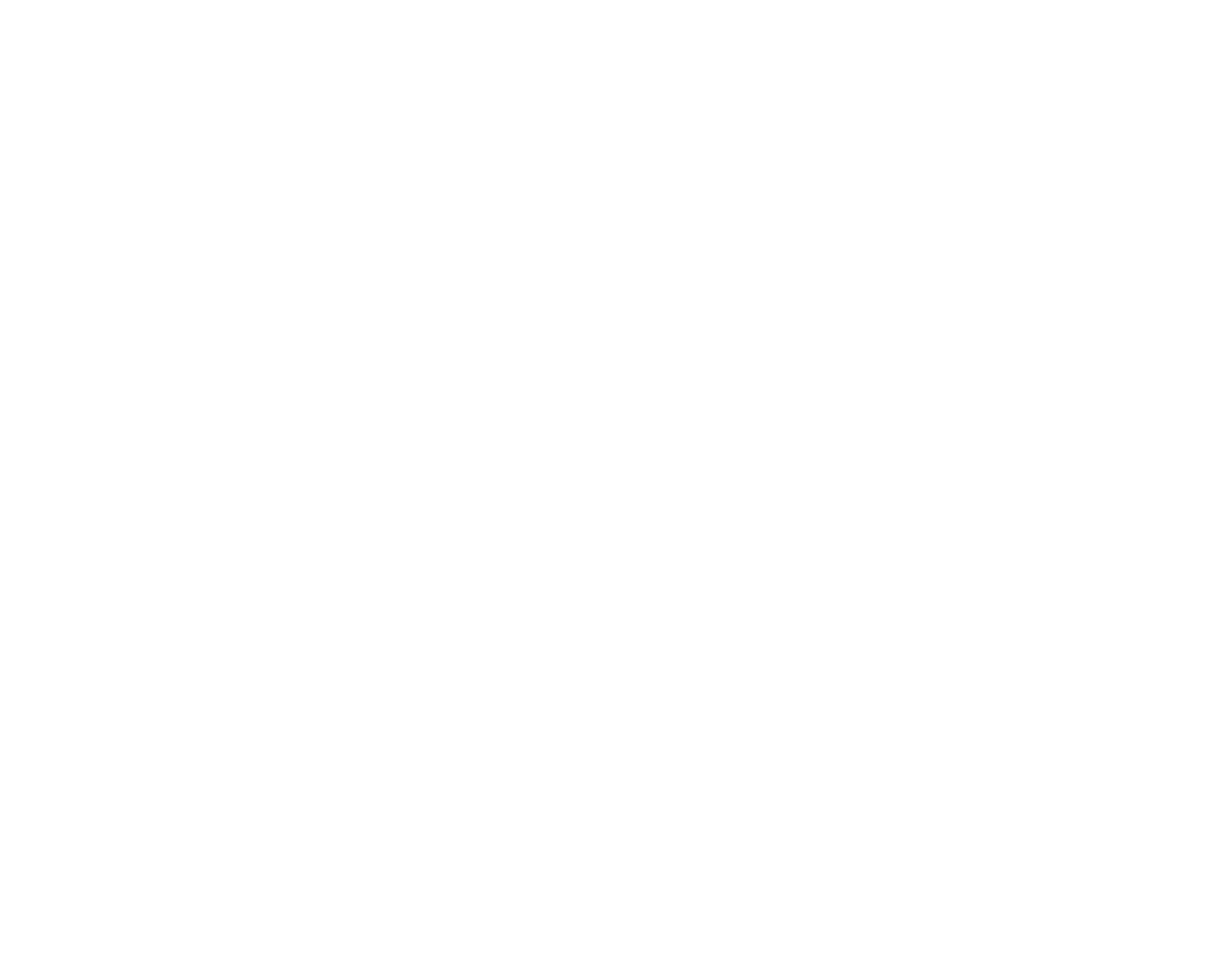| Iш.<br><b>Composition of Committees</b>                                                                          |  |                                    |                                                                                                                                                                           |                                          |                                                                |                                                                                                |                                                                        |                                                                |                          |  |
|------------------------------------------------------------------------------------------------------------------|--|------------------------------------|---------------------------------------------------------------------------------------------------------------------------------------------------------------------------|------------------------------------------|----------------------------------------------------------------|------------------------------------------------------------------------------------------------|------------------------------------------------------------------------|----------------------------------------------------------------|--------------------------|--|
| <b>Name of Committee</b>                                                                                         |  | DIN                                | Whether Regular Chairperson appointed                                                                                                                                     | <b>Name of Committee members</b>         |                                                                | Category<br>(Chairperson/Executive/<br>Non-<br>Executive/independent/<br>Nominee) <sup>5</sup> |                                                                        | Date of Appointment                                            | Date of<br>Cessation     |  |
|                                                                                                                  |  | 01540645                           |                                                                                                                                                                           | ไMr. K. Purushotham                      |                                                                |                                                                                                | Independent-Chairperson                                                | 23.05.2013                                                     |                          |  |
|                                                                                                                  |  | 01992206                           |                                                                                                                                                                           | Mr. S. Raghuvardhan Reddy                |                                                                | Independent                                                                                    |                                                                        | 24.05.2018                                                     |                          |  |
| 1. Audit Committee                                                                                               |  | 00764906                           | Yes                                                                                                                                                                       | Mr. C. Mithun Chand                      |                                                                | Executive                                                                                      |                                                                        | 15.02.2007                                                     |                          |  |
|                                                                                                                  |  | 03558571                           |                                                                                                                                                                           | Mrs. M. Chaya Ratan                      |                                                                | Independent                                                                                    |                                                                        | 10.11.2020                                                     |                          |  |
|                                                                                                                  |  | 01540645                           |                                                                                                                                                                           | Mr. K. Purushotham                       |                                                                | Independent-Chairperson                                                                        | 23.05.2013                                                             |                                                                |                          |  |
| 2. Nomination & Remuneration Committee                                                                           |  | 01992206                           | Yes                                                                                                                                                                       | Mr. S. Raghuvardhan Reddy                |                                                                | Independent                                                                                    |                                                                        | 14.09.2016                                                     | ٠                        |  |
|                                                                                                                  |  | 08085687                           |                                                                                                                                                                           | Mrs. M. Chaya Ratan                      | Independent                                                    |                                                                                                |                                                                        | 24-05-2018                                                     |                          |  |
|                                                                                                                  |  | 01992206                           |                                                                                                                                                                           | Mr. S. Raghuvardhan Reddy                |                                                                | Independent-Chairperson                                                                        |                                                                        | 14.02.2019                                                     |                          |  |
| 3. Risk Management Committee                                                                                     |  | 01458939                           | Yes                                                                                                                                                                       | Mr. C. Vamsheedhar                       |                                                                | Executive                                                                                      |                                                                        | 14.02.2019                                                     | $\overline{\phantom{a}}$ |  |
|                                                                                                                  |  | 00764906                           |                                                                                                                                                                           | Mr. C.Mithunchand                        | Executive                                                      |                                                                                                |                                                                        | 14.02.2019                                                     |                          |  |
| 4. Stakeholders Relationship Committee'                                                                          |  | 01992206                           |                                                                                                                                                                           | Mr. S. Raghuvardhan Reddy                |                                                                |                                                                                                | Independent-Chairperson                                                | 14.11.2018                                                     |                          |  |
|                                                                                                                  |  | 01458939                           | Yes                                                                                                                                                                       | Mr. C. Vamsheedhar                       | Executive                                                      |                                                                                                |                                                                        | 15.02.2007                                                     |                          |  |
|                                                                                                                  |  | 00764906                           |                                                                                                                                                                           | Mr. C. Mithun Chand                      | Executive                                                      |                                                                                                |                                                                        | 15.02.2007                                                     |                          |  |
| 5. Corporate Social Responsibility Committee'                                                                    |  | 00892232                           |                                                                                                                                                                           |                                          | Mr. G.V. Bhaskar Rao                                           |                                                                                                | Independent-Chairperson                                                | 13.08.2014                                                     |                          |  |
|                                                                                                                  |  | 00328947                           | Yes                                                                                                                                                                       | Mrs. G. Vanaja Devi                      |                                                                | Executive                                                                                      |                                                                        | 13.08.2014                                                     | $\overline{a}$           |  |
|                                                                                                                  |  | 01992206                           |                                                                                                                                                                           | Mr. S. Raghuvardhan Reddy<br>Executive   |                                                                |                                                                                                | 14.11.2018                                                             | $\overline{a}$                                                 |                          |  |
| <b>Meeting of Board of Directors</b><br>IIII.                                                                    |  |                                    | *Category of directors means executive/non-executive/independent/Nominee. If a director fits into more than one category write all categories separating them with hyphen |                                          |                                                                |                                                                                                |                                                                        |                                                                |                          |  |
| Date(s) of Meeting (if any) in the previous quarter                                                              |  |                                    | Date(s) of Meeting (if any) in the relevant quarter                                                                                                                       | Whether<br>requirement of<br>Quorum met* | <b>Number of Directors</b><br>Present                          |                                                                                                | Number of<br>Independent<br><b>Directors Present</b>                   | Maximum gap between any two consecutive (in number of<br>days) |                          |  |
| 10.11.2020                                                                                                       |  | 09.02.2021                         | Yes                                                                                                                                                                       | 8                                        |                                                                | $\overline{4}$                                                                                 | 90                                                                     |                                                                |                          |  |
| to be filled in only for the current quarter meetings                                                            |  |                                    |                                                                                                                                                                           |                                          |                                                                |                                                                                                |                                                                        |                                                                |                          |  |
| Iv.<br><b>Meeting of Committees</b>                                                                              |  |                                    |                                                                                                                                                                           |                                          |                                                                |                                                                                                |                                                                        |                                                                |                          |  |
| Date(s) of meeting of the<br>Whether requirement of Quorum<br>committee in the relevant quarter<br>met (details) |  | <b>Number of Directors Present</b> | Number of<br>Independent<br><b>Directors</b><br>Present                                                                                                                   |                                          | Date(s) of meeting of the committee in the<br>previous quarter |                                                                                                | Maximum gap between any two consecutive meetings in<br>number of days* |                                                                |                          |  |
| Yes<br>Audit Committee: 09.02.2021                                                                               |  | $\boldsymbol{\varDelta}$           | 3                                                                                                                                                                         |                                          | Audit Committee: 10.11.2020                                    |                                                                                                | 90                                                                     |                                                                |                          |  |

\* This information has to be mandatorily be given for audit committee, for rest of the committees giving this information is optional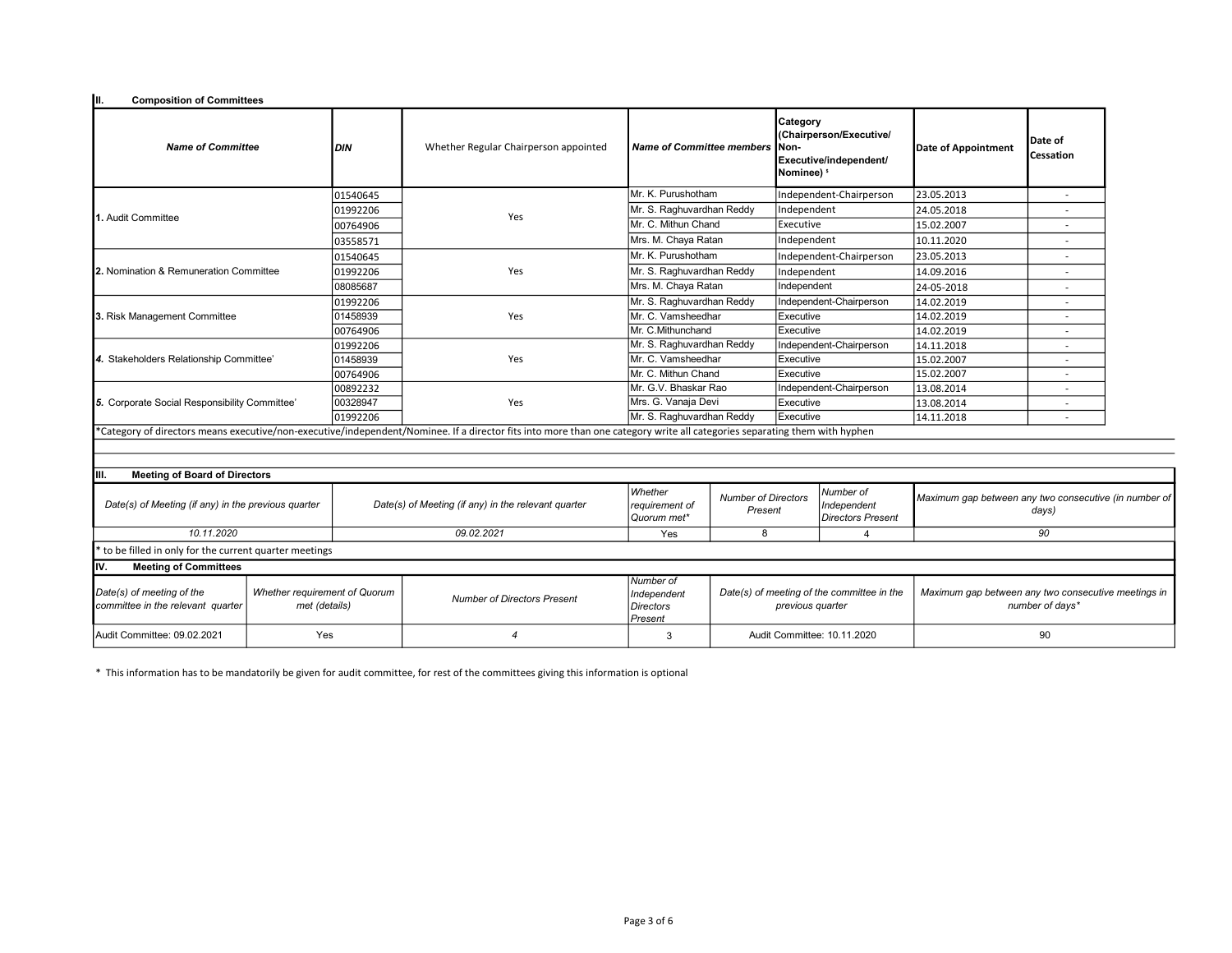# V. Related Party Transactions

| Subject                                                                                                | Compliance status (Yes/No/NA)refer note below |
|--------------------------------------------------------------------------------------------------------|-----------------------------------------------|
| Whether prior approval of audit committee obtained                                                     |                                               |
| Whether shareholder approval obtained for material RPT                                                 | NA                                            |
| Whether details of RPT entered into pursuant to omnibus approval have been reviewed by Audit Committee | <b>NA</b>                                     |

### Note

1 In the column "Compliance Status", compliance or non-compliance may be indicated by Yes/No/N.A.. For example, if the Board has been composed in accordance with the requirements of Listing Regulations, "Yes" may be indicated. Similarly, in case the Listed Entity has no related party transactions, the words "N.A." may be indicated.

2 If status is "No" details of non-compliance may be given here.

#### VI. Affirmations

1. The composition of Board of Directors is in terms of SEBI (Listing obligations and disclosure requirements) Regulations, 2015.

- 2. The composition of the following committees is in terms of SEBI(Listing obligations and disclosure requirements) Regulations, 2015
- a. Audit Committee
- b. Nomination & remuneration committee
- c. Stakeholders relationship committee
- d. Risk management committee
- 3. The committee members have been made aware of their powers, role and responsibilities as specified in SEBI (Listing obligations and disclosure requirements) Regulations, 2015.
- 4. The meetings of the board of directors and the above committees have been conducted in the manner as specified in SEBI (Listing obligations and disclosure requirements) Regulations, 2015.
- 5. This report and/or the report submitted in the previous quarter has been placed before Board of Directors. Any comments/observations/advice of Board of Directors may be mentioned here: Nil

Date: 12.04.2021 Place: Secunderabad